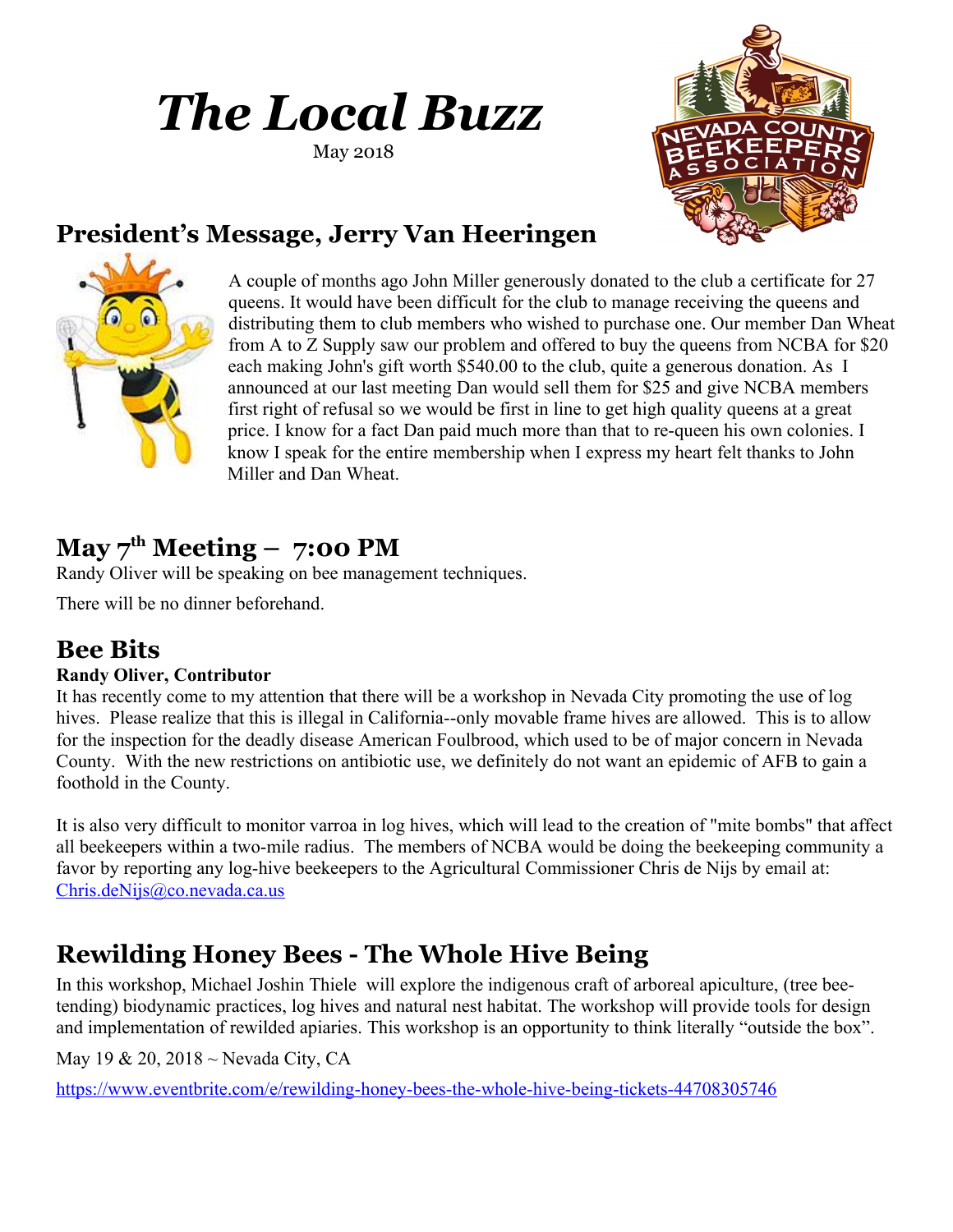## **In The Yard**

#### **Submitted by Brion Dunbar**

After selling the majority of my bees, I ended up with 5 large colonies and one small one. Wanting to avoid having my bees swarm, I divided the 5 large into 12 smaller colonies and inserted queen cells. This was on March 31. It takes about 5 days for the virgins to mature and get strong enough for their mating flight. Then it

takes another 3-5 days for her to start laying eggs. Within 9 more days those first eggs will start to be capped. So 19 days after inserting a queen cell is a good time to both check for the laying queen, and give a dribble treatment of oxalic acid, since its effectiveness is much enhanced if there is no capped brood for the mites to lay into. When I checked on day 19, only two of the new queens were successfully laying- though I saw virgins in almost all the colonies.

I have learned over the years to not get too excited at this point, and will come back in another few days to check again. Looking back at the weather over those 19 days, there was only one day close to 70 deg., and it had some wind, which is not good for mating flights. If the virgin queen does not mate with 14 days, many commercial breeders destroy these queens as there is some evidence they will be inferior layers. Woyke and Jasinski (1976) found that #queens that were more than 14 days old stored only 1/3 the number of spermata-



zoa that queens 5-10 days old did, given the same amount of artificial insemination.

I was watching bees on my Hawthorne tree today (April 26). Hawthorne is a nice tree for bees and it was buzzing like a 30 ft tall rattlesnake. The downsides of this tree are A) the little prickles, and B) the smell of the flowers is very much like something died out in the yard! Watching the bees for a while I realized they weren't getting any nectar, just bouncing from one flower to another to get the pollen onto their bodies. Hope you enjoy your bouncing bees this spring.

### **Help Wanted**

Looking for seasonal full-time and part-time help in family beekeeping operation. We do pollination, queen rearing, honey production and need help in Yuba/Nevada counties now and in Montana in the summer. (close to Yellowstone and Big horn national parks). 15  $\frac{15}{2}$  hr starting point. Need to be insurable for vehicle operation, strong back, and willing to work with a team of 40,000+ honey bees per colony. Email to wingfieldhoneyco@gmail.com

### **NCBA Swarm Hotline**

#### It's that time again.

The NCBA Swarm Hotline List is in the process of being updated for 2018. If you want to be on the list as someone who can be called upon to retrieve a bee swarm then please send the following information via email to Lynn Williams at iamlynn@hughes.net. NAME + PHONE + AREA LIMITATIONS

Even if you were on the list for last year you must confirm your participation for 2018. Note that many calls come from the Yuba City/Marysville area.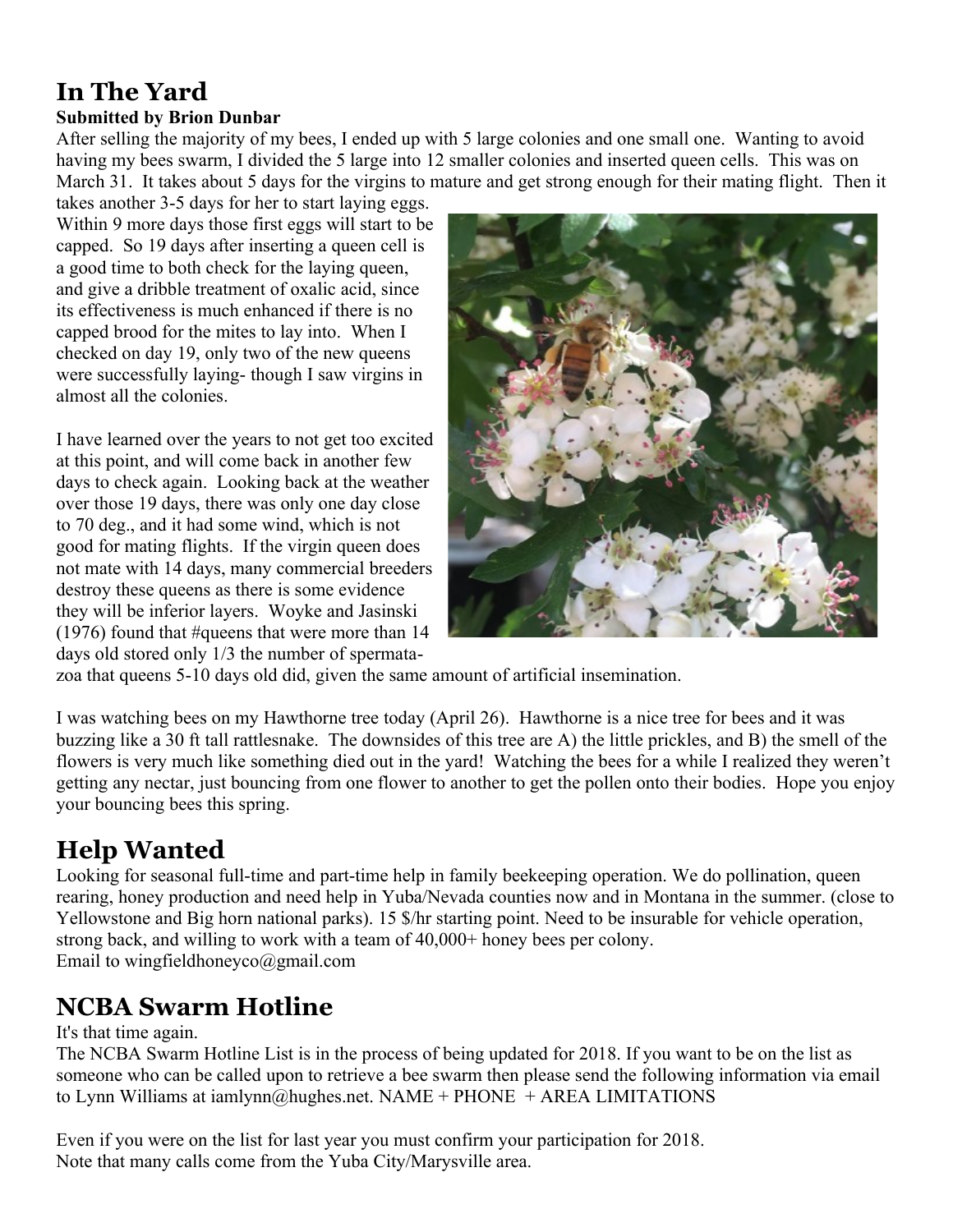### **Minutes ~ last meeting**

#### **Submitted by Jack Meeks**

Pres Jerry Van Heeringen opened with Q&A and then introduced our guest speaker. PROGRAM

Samuel Ramsey, Univ of Maryland, described his research on the Varroa mite's predation against honeybees since 1987, spreading from southeast Asia worldwide. Mites were assumed to digest the bees' blood (hemolymph.) Ramsey's research with fluorescent staining dyes shows that Varroa instead digest the fatty body (liver) of the bee rather than the non-staining water soluble hemolymph.

Photographs of the internal organs, and the scales of the bee's abdomen showed how the mites wedge between the scales and bite through the soft tissue. The bee's fatty cell controls growth, development, metamorphosis, nutrient storage for flight and water and temperature regulation. It detoxifies pesticides, produces enzymes and immunity. Ramsey hopes to develop new approaches to Varroa control based on his research.

### **UC Davis presents The California Honey Festival**

**Submitted by Karla Hanson**



The California Honey Festival's mission is to promote honey, honey bees and their products, and beekeeping through this unique educational platform, to the broader public. Through lectures and demonstrations, the festival will help develop an interest in beekeeping by the younger generation.<https://californiahoneyfestival.com/>

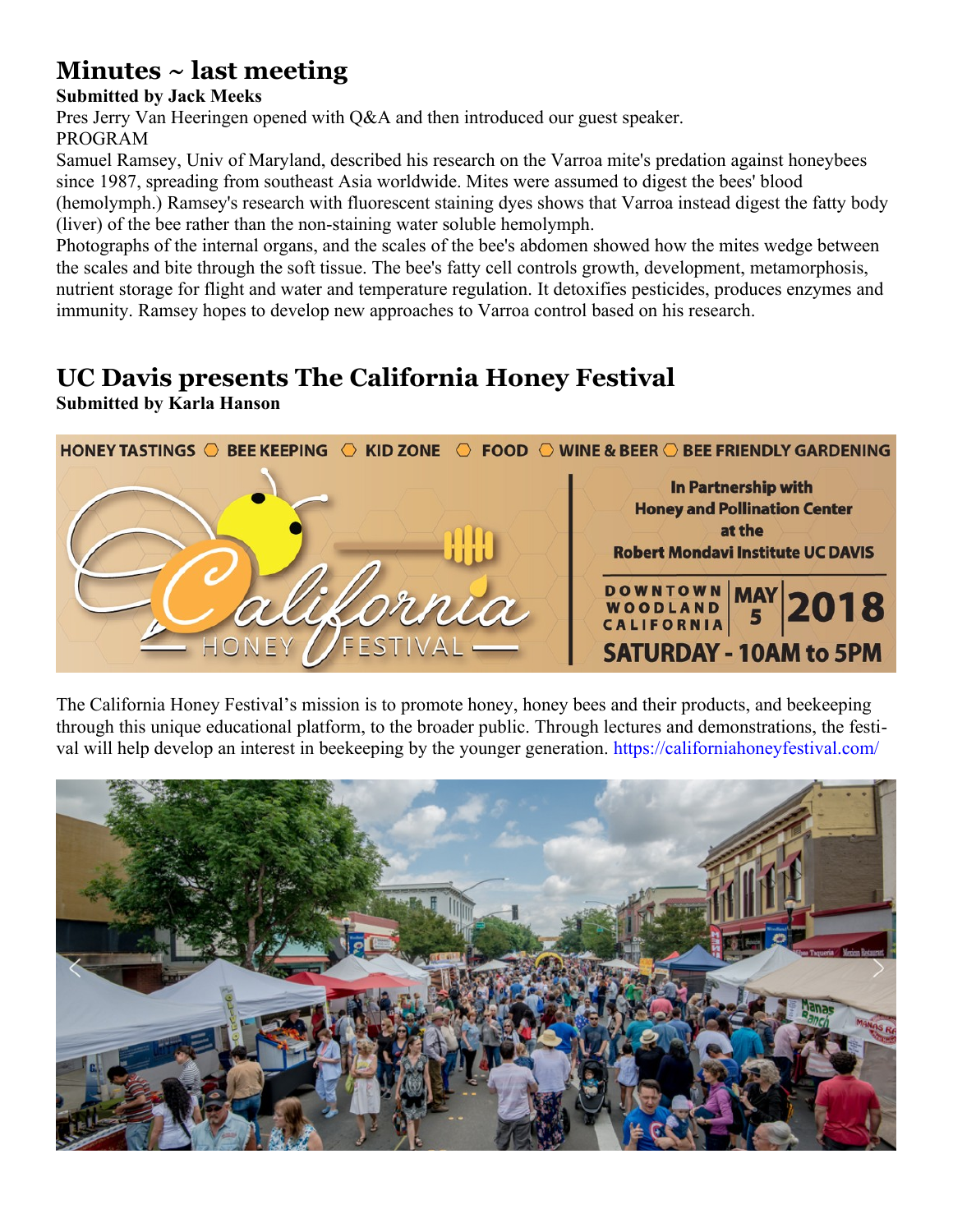### **Club Dues R Due**

#### **Submitted by Janet Brisson**

Please continue to be a valuable member of the Nevada County Beekeeper's Association. 2018 Dues are \$20/yr. (print newsletter) or \$15/yr. (email newsletter).

Are you paid up? Look at your email Subject Tab or your mailing label. If you see the words "Dues R Due!" you are not current.

Please update your membership or join today. May is your final issue without a current membership.

You can pay dues at the May meeting or mail dues to (make check out to NCBA)

NCBA C/o Janet Brisson

20693 Dog Bar Road Grass Valley, CA 95949

Or go our website at [http://nevadacountybeekeepers.org](http://nevadacountybeekeepers.org/) and look under the Join NCBA. You can pay through PayPal even though it says NEW MEMBER. I get notified and will figure it out.

Any questions, please feel free to call me at 530-913-2724 or email me at [rubes@countryrubes.com](mailto:rubes@countryrubes.com)

### **Dr. Sammy! Samuel Ramsey Update**

#### **Submitted by Janet Brisson**

I am pleased to announce, the day after Sammy and his mom arrived home after a week in California, Sammy had his dissertation and became Dr. Samuel Ramsey. Can you believe he was away for a whole week, giving talks and meeting with people before, what had to be, one of the most stressful days of his life? Apparently the University of Maryland thought it wasn't going to be a problem as they put out a promotional video, featuring Sammy, the Thursday before his dissertation, already calling him a graduated student. <https://youtu.be/iZ7dIPCI7Pw>

Our meeting had a huge turnout and our raffle had brought in \$235.00 which we donated to Sammy in addition to his honorarium. A big thank you to Spencer & Michelle Wingfield, owners of Wingfield Honey Co. for the grand prize of the raffle for 5 mated Italian queens won by Adam DesJardins. And a big thank you to everyone else who brought in equipment, plants and items for the raffle. And a secret thank you to the member who left me a tomato plant on my car that evening. That was so cool to find that. Please let me know who you are so I can thank you.

I hope everyone had a chance to see Sammy's Dr. Buggs Show [https://youtu.be/nLqbO\\_EXNmE](https://youtu.be/nLqbO_EXNmE) He does a wonderful job of explaining bees and varroa mites and kids absolutely love watching him and his series. It's a great video to share if someone is asking you about the current state of the bees.

And if you haven't had enough of a Sammy fix, Dr. Ramsey is also a talented singer who made it to American Idol twice before rejected, and then made his own video as a response [https://youtu.be/UWwuxlkm7\\_4.](https://youtu.be/UWwuxlkm7_4) You can google Samuel Ramsey on YouTube and see him winning  $2<sup>nd</sup>$  place at the Apollo plus more. I was lucky to have been at the Nevada State Beekeepers Conference in Yerington this year where Sammy put on an hour show of him singing to raise money to return to Thailand to study the next horrible bee mite on the horizon, Tropilaelaps

. Sammy's fall-back job is a Wedding Singer. Yep, no fooling, that's how he earned money through college.

Sammy is now booked through 2020, but he loved California so much, he has vowed to come back, so watch this page for future engagements.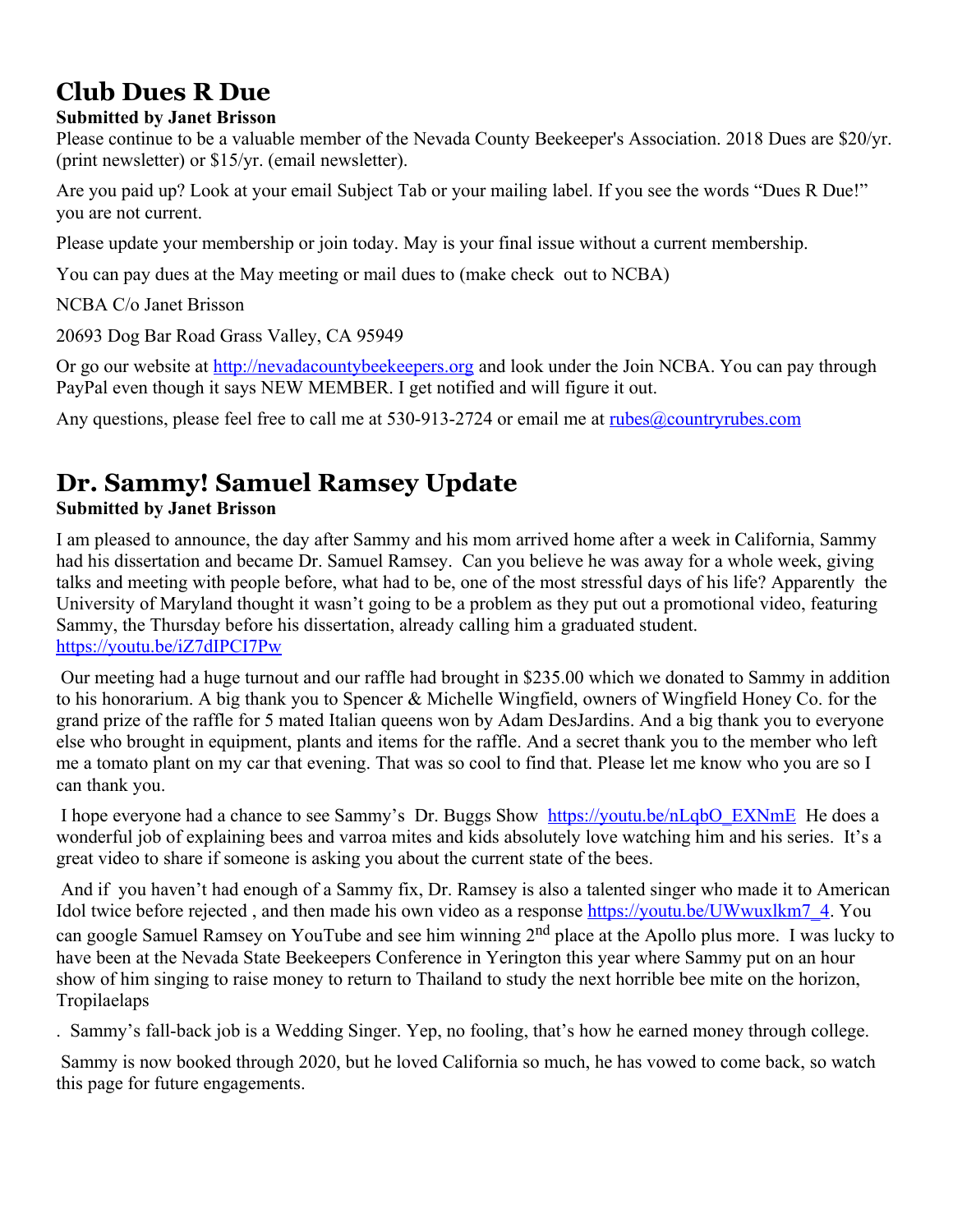#### **CLASSIFIEDS**

#### **Honey Extraction House**

A to Z Supply has a honey extraction house available for rent. Equipment is provided and the room is heated and there's lots of hot water for cleanup. For more information: 530.273.6608

**Dadant Little Wonder Honey** Extractor with stand. Hand extracts 4 deep or shallow frames per load. Used twice. Excellent condition. \$380 for both. 274-1098 Kathleen

#### **One colony and 8 deep boxes**

Includes standard bottoms and covers and frames. The country rubes wasp guards and bottom boards not included. I have standard ones for the 2 middle hives you see in the photo.\$300.00 [bdh60@hotmail.com](mailto:bdh60@hotmail.com) or text 978 855 1140





Advertising space (3" by 2") is available here and need not be bee-related. Advertising rates are \$7 per year for NCBA members and \$16 per year for non-members.